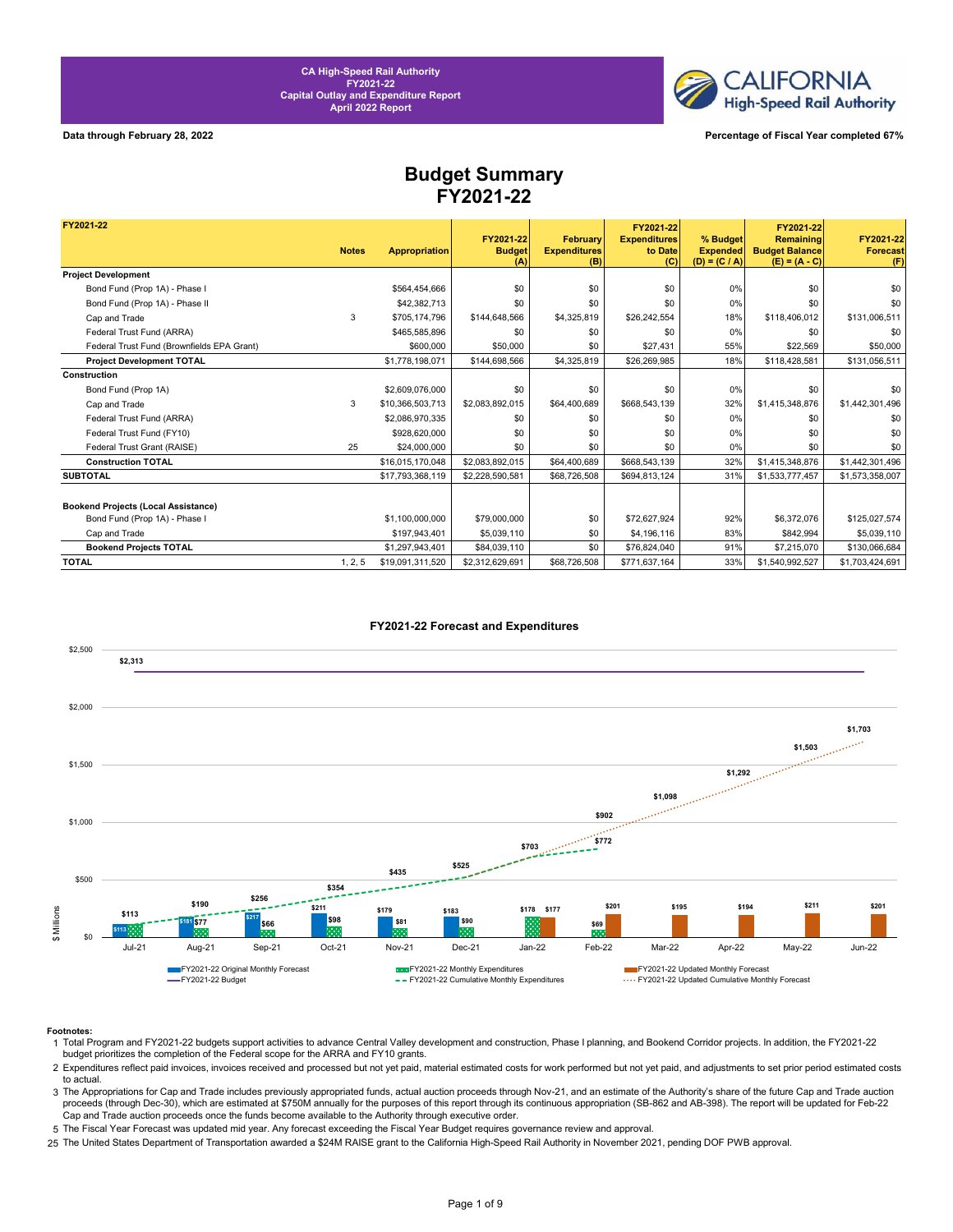**CALIFORNIA High-Speed Rail Authority** 

**Data through February 28, 2022 Percentage of Fiscal Year completed 67%**

## **Expenditure Authorization Summary Program to Date**

| <b>Program to Date</b>                     |              |                  | <b>Total</b>                               |                                 | <b>Total</b>                   |                             | <b>Total Remaining</b>                     | <b>Total</b>                         |
|--------------------------------------------|--------------|------------------|--------------------------------------------|---------------------------------|--------------------------------|-----------------------------|--------------------------------------------|--------------------------------------|
|                                            | <b>Notes</b> | Appropriation    | <b>Expenditure</b><br><b>Authorization</b> | February<br><b>Expenditures</b> | <b>Expenditures</b><br>to Date | % Budget<br><b>Expended</b> | <b>Expenditure</b><br><b>Authorization</b> | <b>Authorized</b><br><b>Forecast</b> |
|                                            |              |                  | (A)                                        | (B)                             | (C)                            | $(D) = (C / A)$             | $(E) = (A - C)$                            | (F)                                  |
| <b>Project Development</b>                 |              |                  |                                            |                                 |                                |                             |                                            |                                      |
| Bond Fund (Prop 1A) - Phase I              |              | \$564.454.666    | \$564,454,666                              | \$0                             | \$564.454.666                  | 100%                        | \$0                                        | \$564,454,666                        |
| Bond Fund (Prop 1A) - Phase II             |              | \$42,382,713     | \$42,382,713                               | \$0                             | \$42,382,713                   | 100%                        | \$0                                        | \$42,382,713                         |
| Cap and Trade                              | 3            | \$705.174.796    | \$705,182,634                              | \$4,325,819                     | \$256,761,425                  | 36%                         | \$448,421,209                              | \$705,182,634                        |
| Federal Trust Fund (ARRA)                  |              | \$465,585,896    | \$465,578,058                              | \$0                             | \$465,578,058                  | 100%                        | \$0                                        | \$465,578,058                        |
| Federal Trust Fund (Brownfields EPA Grant) |              | \$600,000        | \$600,000                                  | \$0                             | \$376,068                      | 63%                         | \$223,932                                  | \$600,000                            |
| <b>Project Development TOTAL</b>           |              | \$1,778,198,071  | \$1,778,198,071                            | \$4,325,819                     | \$1,329,552,930                | 75%                         | \$448,645,141                              | \$1,778,198,071                      |
| Construction                               |              |                  |                                            |                                 |                                |                             |                                            |                                      |
| Bond Fund (Prop 1A)                        |              | \$2,609,076,000  | \$2,609,076,000                            | \$0                             | \$2,609,076,000                | 100%                        | \$0                                        | \$2,609,076,000                      |
| Cap and Trade                              | 3            | \$10,366,503,713 | \$9,218,346,450                            | \$64,400,689                    | \$2,413,178,304                | 26%                         | \$6,805,168,146                            | \$9,218,346,450                      |
| Federal Trust Fund (ARRA)                  |              | \$2,086,970,335  | \$2,080,491,194                            | \$0                             | \$2,080,491,194                | 100%                        | \$0                                        | \$2,080,491,194                      |
| Federal Trust Fund (FY10)                  |              | \$928,620,000    | \$928,620,000                              | \$0                             | \$0                            | 0%                          | \$928,620,000                              | \$928,620,000                        |
| Federal Trust Grant (RAISE)                | 25           | \$24,000,000     | \$24,000,000                               | \$0                             | \$0                            | 0%                          | \$24,000,000                               | \$24,000,000                         |
| <b>Construction TOTAL</b>                  |              | \$16,015,170,048 | \$14,860,533,644                           | \$64,400,689                    | \$7,102,745,498                | 48%                         | \$7,757,788,146                            | \$14,860,533,644                     |
| <b>SUBTOTAL</b>                            |              | \$17,793,368,119 | \$16,638,731,715                           | \$68,726,508                    | \$8,432,298,428                | 51%                         | \$8,206,433,287                            | \$16,638,731,715                     |
|                                            |              |                  |                                            |                                 |                                |                             |                                            |                                      |
| <b>Bookend Projects (Local Assistance)</b> |              |                  |                                            |                                 |                                |                             |                                            |                                      |
| Bond Fund (Prop 1A) - Phase I              |              | \$1,100,000,000  | \$1,100,000,000                            | \$0                             | \$338,805,711                  | 31%                         | \$761,194,289                              | \$1,100,000,000                      |
| Cap and Trade                              |              | \$197,943,401    | \$197,943,401                              | \$0                             | \$197,098,711                  | 100%                        | \$844,690                                  | \$197,943,401                        |
| <b>Bookend Projects TOTAL</b>              |              | \$1,297,943,401  | \$1,297,943,401                            | \$0                             | \$535,904,422                  | 41%                         | \$762.038.979                              | \$1,297,943,401                      |
| <b>TOTAL</b>                               | 1, 2         | \$19,091,311,520 | \$17,936,675,116                           | \$68,726,508                    | \$8,968,202,850                | 50%                         | \$8,968,472,266                            | \$17,936,675,116                     |



## **Total Program Expenditures to Date**

3 The Appropriations for Cap and Trade includes previously appropriated funds, actual auction proceeds through Nov-21, and an estimate of the Authority's share of the future Cap and Trade auction proceeds (through Dec-30), which are estimated at \$750M annually for the purposes of this report through its continuous appropriation (SB-862 and AB-398). The report will be updated for

25 Feb-22 Cap and Trade auction proceeds once the funds become available to the Authority through executive order.<br>The United States Department of Transportation awarded a \$24M RAISE grant to the California High-Speed Rail Au

Footnotes:<br>1 Total Program and FY2021-22 budgets support activities to advance Central Valley development and construction, Phase I planning, and Bookend Corridor projects. In addition, the FY2021-22<br>budget prioritizes the

<sup>2</sup> Expenditures reflect paid invoices, invoices received and processed but not yet paid, material estimated costs for work performed but not yet paid, and adjustments to set prior period estimated costs to actual.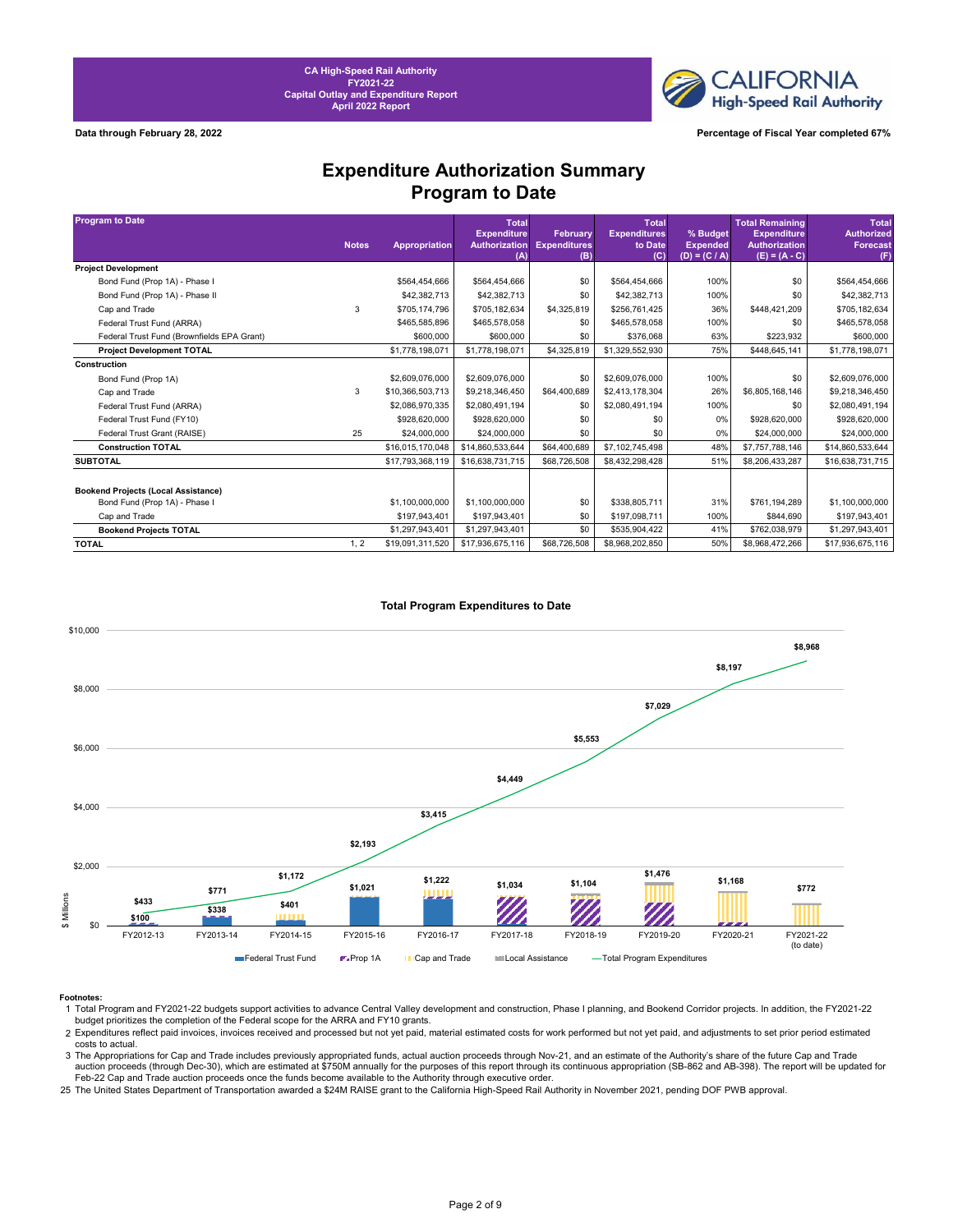

## **Project Development - State and Federal Funds FY2021-22**

| FY2021-22                                 |              |               |                     | FY2021-22           |                 | FY2021-22             |                 |
|-------------------------------------------|--------------|---------------|---------------------|---------------------|-----------------|-----------------------|-----------------|
|                                           |              | FY2021-22     | <b>February</b>     | <b>Expenditures</b> | % Budget        | <b>Remaining</b>      | FY2021-22       |
|                                           | <b>Notes</b> | <b>Budget</b> | <b>Expenditures</b> | to Date             | <b>Expended</b> | <b>Budget Balance</b> | <b>Forecast</b> |
|                                           |              |               | (B)                 |                     | $(D) = (C / A)$ | $(E) = (A - C)$       |                 |
| San Francisco - San Jose                  | 19           | \$7,867,405   | (\$155,244)         | \$1,229,991         | 16%             | \$6,637,414           | \$7,867,405     |
| San Jose - Merced                         |              | \$9,752,779   | \$63,407            | \$1,629,374         | 17%             | \$8,123,405           | \$9,752,779     |
| Bakersfield - Palmdale                    |              | \$848,295     | \$8,766             | \$848,295           | 100%            | \$0                   | \$848,295       |
| Locally Generated Alternative (LGA)       |              | \$676,861     | \$10,000            | \$20,000            | 3%              | \$656,861             | \$676,861       |
| Palmdale - Burbank                        |              | \$6,515,155   | \$341,256           | \$2,398,626         | 37%             | \$4,116,529           | \$6,352,076     |
| Burbank - Los Angeles                     |              | \$6,135,014   | \$174,367           | \$1,752,295         | 29%             | \$4,382,719           | \$6,023,111     |
| Los Angeles - Anaheim                     |              | \$5,780,828   | \$247,197           | \$2,049,057         | 35%             | \$3,731,771           | \$5,780,828     |
| Central Valley Wye                        |              | \$59,087      | \$0                 | \$48,290            | 82%             | \$10,797              | \$59,087        |
| <b>Resource Agency</b>                    | 9            | \$60,457,509  | \$610,844           | \$5,052,138         | 8%              | \$55,405,371          | \$60,508,685    |
| Legal                                     |              | \$11,029,307  | \$78,559            | \$1,163,243         | 11%             | \$9,866,064           | \$11,029,307    |
| SCI/SAP                                   |              | \$705,852     | \$0                 | \$0                 | $0\%$           | \$705,852             | \$929,658       |
| NorCal Interconnections                   |              | \$1,065,000   | \$0                 | \$3,978             | $0\%$           | \$1,061,022           | \$1,065,000     |
| Rail Delivery Partner                     |              | \$25,907,834  | \$2,946,667         | \$10,074,698        | 39%             | \$15,833,136          | \$20,163,419    |
| Project Management Oversight Continuation |              | \$7,897,640   | \$0                 | \$0                 | $0\%$           | \$7,897,640           | \$0             |
| <b>TOTAL</b>                              | 1, 2, 5      | \$144,698,566 | \$4,325,819         | \$26,269,985        | 18%             | \$118,428,581         | \$131,056,511   |

### **Footnotes:**

1 Total Program and FY2021-22 budgets support activities to advance Central Valley development and construction, Phase I planning, and Bookend Corridor projects. In addition, the FY2021-22 budget prioritizes the completion of the Federal scope for the ARRA and FY10 grants.

2 Expenditures reflect paid invoices, invoices received and processed but not yet paid, material estimated costs for work performed but not yet paid, and adjustments to set prior period estimated costs to actual.

4 This line reflects budget changes for the current reporting period that received internal governance approval. This is a net-zero impact to the Fiscal Year and Program budget.

5 The Fiscal Year Forecast was updated mid year. Any forecast exceeding the Fiscal Year Budget requires governance review and approval. 9 Budget for this line is expected to increase once contract amendments are reviewed and approved.

19 Current month negative expenditures are the result of actual costs submitted being less than a prior period accrual.

## **Project Development - State and Federal Funds Program to Date**

| <b>Program to Date</b>                       |              | <b>Total</b>                |                            | <b>Total</b>        |                                    | <b>Total Remaining</b>                  | <b>Total</b>           |
|----------------------------------------------|--------------|-----------------------------|----------------------------|---------------------|------------------------------------|-----------------------------------------|------------------------|
|                                              |              | <b>Expenditure</b>          | February                   | <b>Expenditures</b> | % Budget                           | Expenditure                             | <b>Authorized</b>      |
|                                              | <b>Notes</b> | <b>Authorization</b><br>(A) | <b>Expenditures</b><br>(B) | to Date<br>(C)      | <b>Expended</b><br>$(D) = (C / A)$ | <b>Authorization</b><br>$(E) = (A - C)$ | <b>Forecast</b><br>(F) |
| Phase I                                      |              |                             |                            |                     |                                    |                                         |                        |
| San Francisco - San Jose                     | 19           | \$52,991,841                | (\$155,244)                | \$43,325,918        | 81%                                | \$9,665,923                             | \$52,991,841           |
| San Jose - Merced                            |              | \$110,953,473               | \$63,407                   | \$102.171.315       | 92%                                | \$8,782,158                             | \$110,953,473          |
| Merced - Fresno                              |              | \$63,571,884                | \$0                        | \$63,571,884        | 100%                               | \$0                                     | \$63,571,884           |
| Fresno - Bakersfield                         |              | \$151,326,513               | \$0                        | \$151,326,513       | 100%                               | \$0                                     | \$151,326,513          |
| Bakersfield - Palmdale                       |              | \$61,230,018                | \$8,766                    | \$57,823,429        | 94%                                | \$3,406,589                             | \$61,230,018           |
| Locally Generated Alternative (LGA)          |              | \$18,544,851                | \$10,000                   | \$17,887,990        | 96%                                | \$656,861                               | \$18,544,851           |
| Palmdale - Burbank                           | 4            | \$142,084,537               | \$341,256                  | \$133,486,359       | 93%                                | \$8,598,178                             | \$142,084,537          |
| Burbank - Los Angeles                        | 4            | \$36,251,918                | \$174,367                  | \$31,813,025        | 87%                                | \$4,438,893                             | \$36,251,918           |
| Los Angeles - Anaheim                        |              | \$83,983,860                | \$247,197                  | \$70,612,676        | 84%                                | \$13,371,184                            | \$83,983,860           |
| Central Valley Wye                           |              | \$58,222,647                | \$0                        | \$58,211,850        | 99%                                | \$10,797                                | \$58,222,647           |
| Resource Agency                              |              | \$385,976,288               | \$610.844                  | \$200,798,159       | 52%                                | \$185.178.129                           | \$385,976,288          |
| Legal                                        |              | \$58,747,743                | \$78,559                   | \$38,946,818        | 66%                                | \$19,800,925                            | \$58,747,743           |
| <b>SCI/SAP</b>                               |              | \$29,078,271                | \$0                        | \$13,382,216        | 46%                                | \$15,696,055                            | \$29,078,271           |
| Merced Extension - Design Advancement        |              | \$63,045,387                | \$0                        | \$0                 | 0%                                 | \$63,045,387                            | \$63,045,387           |
| Bakersfield Extension - Design Advancement   |              | \$56,309,217                | \$0                        | \$0                 | 0%                                 | \$56,309,217                            | \$56,309,217           |
| Central Valley Stations - Design Advancement |              | \$35,351,378                | \$0                        | \$0                 | 0%                                 | \$35,351,378                            | \$35,351,378           |
| <b>SWCAP</b>                                 |              | \$677,872                   | \$0                        | \$677,872           | 100%                               | \$0                                     | \$677,872              |
| NorCal Interconnections                      |              | \$1,959,000                 | \$0                        | \$7,477             | 0%                                 | \$1,951,523                             | \$1,959,000            |
| Early Train Operator                         |              | \$1,571,691                 | \$0                        | \$1,571,691         | 100%                               | \$0                                     | \$1,571,691            |
| Rail Delivery Partner                        |              | \$318,458,709               | \$2,946,667                | \$301,555,025       | 94%                                | \$16,903,684                            | \$318,458,709          |
| Project Management Oversight Continuation    |              | \$5,478,260                 | \$0                        | \$0                 | 0%                                 | \$5,478,260                             | \$5,478,260            |
| Phase I TOTAL                                |              | \$1,735,815,358             | \$4,325,819                | \$1,287,170,217     | 74%                                | \$448,645,141                           | \$1,735,815,358        |
| Phase II                                     |              |                             |                            |                     |                                    |                                         |                        |
| Sacramento - Merced                          |              | \$5,968,898                 | \$0                        | \$5,968,898         | 100%                               | \$0                                     | \$5,968,898            |
| <b>Altamont Pass</b>                         |              | \$26,392,193                | \$0                        | \$26,392,193        | 100%                               | \$0                                     | \$26,392,193           |
| Los Angeles - San Diego                      |              | \$10,020,755                | \$0                        | \$10,020,755        | 100%                               | \$0                                     | \$10,020,755           |
| Rail Delivery Partner - Phase II             |              | \$867                       | \$0                        | \$867               | 100%                               | \$0                                     | \$867                  |
| Phase II TOTAL                               |              | \$42,382,713                | \$0                        | \$42,382,713        | 100%                               | \$0                                     | \$42,382,713           |
| <b>TOTAL</b>                                 | 1, 2         | \$1,778,198,071             | \$4,325,819                | \$1,329,552,930     | 75%                                | \$448,645,141                           | \$1,778,198,071        |

**Footnotes:**<br>1 Total Program and FY2021-22 budgets support activities to advance Central Valley development and construction, Phase I planning, and Bookend Corridor projects. In addition, the FY2021-22 budget prioritizes the completion of the Federal scope for the ARRA and FY10 grants.

2 Expenditures reflect paid invoices, invoices received and processed but not yet paid, material estimated costs for work performed but not yet paid, and adjustments to set prior period estimated costs to actual.

4 This line reflects budget changes for the current reporting period that received internal governance approval. This is a net-zero impact to the Fiscal Year and Program budget.

19 Current month negative expenditures are the result of actual costs submitted being less than a prior period accrual.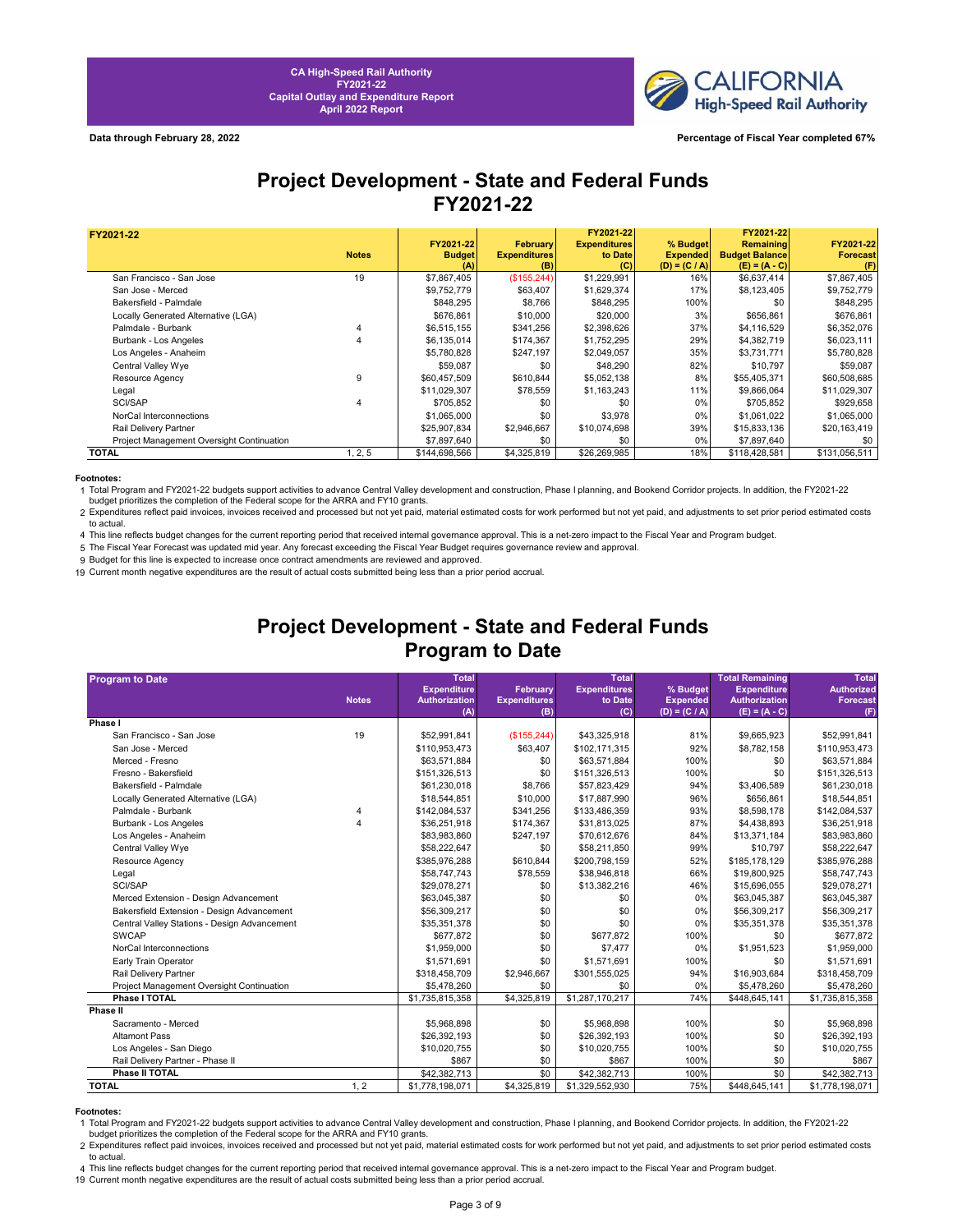

**Data through February 28, 2022 Percentage of Fiscal Year completed 67%**

## **Construction - State and Federal Funds FY2021-22**

| FY2021-22                                 |              |                                   |                                        | FY2021-22                             |                                                | FY2021-22                                                    |                                     |
|-------------------------------------------|--------------|-----------------------------------|----------------------------------------|---------------------------------------|------------------------------------------------|--------------------------------------------------------------|-------------------------------------|
|                                           | <b>Notes</b> | FY2021-22<br><b>Budget</b><br>(A) | February<br><b>Expenditures</b><br>(B) | <b>Expenditures</b><br>to Date<br>(C) | % Budget<br><b>Expended</b><br>$(D) = (C / A)$ | <b>Remaining</b><br><b>Budget Balance</b><br>$(E) = (A - C)$ | FY2021-22<br><b>Forecast</b><br>(F) |
| Design-Build Contract Work                | 10           | \$1,072,515,724                   | \$48,509,520                           | \$436,021,403                         | 41%                                            | \$636,494,321                                                | \$588,161,092                       |
| SR 99                                     |              | \$12,203,092                      | \$604,593                              | \$639,957                             | 5%                                             | \$11,563,135                                                 | \$12,203,092                        |
| <b>Project Construction Management</b>    |              | \$80,645,104                      | \$7,544,154                            | \$61,326,074                          | 76%                                            | \$19,319,030                                                 | \$86,764,426                        |
| Real Property Acquisition                 |              | \$269,128,042                     | \$706,262                              | \$73,536,654                          | 27%                                            | \$195,591,388                                                | \$242,514,621                       |
| Environmental Mitigation                  |              | \$30,937,511                      | \$0                                    | \$2,360,395                           | 8%                                             | \$28,577,116                                                 | \$21,791,973                        |
| Hazardous Waste Provisional Sum           |              | \$22,678,238                      | \$0                                    | \$0                                   | 0%                                             | \$22,678,238                                                 | \$14,454,119                        |
| Resource Agency                           |              | \$33,737,638                      | \$47,767                               | \$10,883,506                          | 32%                                            | \$22,854,132                                                 | \$20,164,199                        |
| Third Party Contract Work                 |              | \$104,259,106                     | \$2,062,201                            | \$22,024,066                          | 21%                                            | \$82,235,040                                                 | \$63,651,846                        |
| Estimated-At-Completion Contingency       | 10           | \$121,178,645                     | \$0                                    | \$0                                   | 0%                                             | \$121,178,645                                                | \$154,323,713                       |
| <b>Project Contingency</b>                | 10           | \$163,095,317                     | \$0                                    | \$0                                   | 0%                                             | \$163,095,317                                                | \$122,289,435                       |
| <b>Stations</b>                           |              | \$700,000                         | \$0                                    | \$0                                   | 0%                                             | \$700,000                                                    | \$700,000                           |
| Rail Delivery Partner                     |              | \$89,587,018                      | \$4,337,508                            | \$56,338,836                          | 63%                                            | \$33,248,182                                                 | \$85,953,835                        |
| Project Management Oversight Continuation |              | \$51,123,202                      | \$0                                    | \$0                                   | 0%                                             | \$51,123,202                                                 | \$0                                 |
| Early Train Operator                      |              | \$14,774,234                      | \$426,255                              | \$3,782,188                           | 26%                                            | \$10,992,046                                                 | \$12,000,000                        |
| Legal                                     |              | \$16,379,145                      | \$162,429                              | \$1,280,060                           | 8%                                             | \$15,099,085                                                 | \$16,379,145                        |
| <b>Pre-Construction Activities</b>        |              | \$950,000                         | \$0                                    | \$350,000                             | 37%                                            | \$600,000                                                    | \$950,000                           |
| TOTAL                                     | 1, 2, 5      | \$2,083,892,015                   | \$64,400,689                           | \$668,543,139                         | 32%                                            | \$1,415,348,876                                              | \$1,442,301,496                     |

**Footnotes:**<br>1 Total Program and FY2021-22 budgets support activities to advance Central Valley development and construction, Phase I planning, and Bookend Corridor projects. In addition, the FY2021-22<br>budget prioritizes t

2 Expenditures reflect paid invoices, invoices received and processed but not yet paid, material estimated costs for work performed but not yet paid, and adjustments to set prior period estimated costs to actual.

4 This line reflects budget changes for the current reporting period that received internal governance approval. This is a net-zero impact to the Fiscal Year and Program budget.

5 The Fiscal Year Forecast was updated mid year. Any forecast exceeding the Fiscal Year Budget requires governance review and approval.

7 Pre-construction activities for those sections where the environmental process is completed. Examples include preliminary engineering, right-of-way mapping, and design advancement.

9 Budget for this line is expected to increase once contract amendments are reviewed and approved.

10 Design-Build Contract Work, Project Contingency, and Hazardous Waste Provisional Sum budgets are adjusted monthly to reflect executed change orders as identified in the Finance & Audit Central<br>Valley Status Report. Thes

## **Construction - State and Federal Funds Program to Date**

| <b>Program to Date</b>                    |              | <b>Total</b>                               |                                        | <b>Total</b>                   |                             | <b>Total Remaining</b>                     | <b>Total</b>                         |
|-------------------------------------------|--------------|--------------------------------------------|----------------------------------------|--------------------------------|-----------------------------|--------------------------------------------|--------------------------------------|
|                                           | <b>Notes</b> | <b>Expenditure</b><br><b>Authorization</b> | <b>February</b><br><b>Expenditures</b> | <b>Expenditures</b><br>to Date | % Budget<br><b>Expended</b> | <b>Expenditure</b><br><b>Authorization</b> | <b>Authorized</b><br><b>Forecast</b> |
|                                           |              | (A)                                        | (B)                                    | (C)                            | $(D) = (C / A)$             | $(E) = (A - C)$                            | (F)                                  |
| Design-Build Contract Work                | 4, 10        | \$6,256,538,271                            | \$48,509,520                           | \$3,806,019,313                | 61%                         | \$2,450,518,958                            | \$6,256,538,271                      |
| SR 99                                     |              | \$296,093,843                              | \$604,593                              | \$281,862,272                  | 95%                         | \$14,231,571                               | \$296,093,843                        |
| <b>SR 46</b>                              |              | \$75,643,560                               | \$0                                    | \$0                            | 0%                          | \$75,643,560                               | \$75,643,560                         |
| <b>Project Construction Management</b>    |              | \$579,756,817                              | \$7,544,154                            | \$361,288,296                  | 62%                         | \$218,468,521                              | \$579,756,817                        |
| Real Property Acquisition                 |              | \$1,712,830,932                            | \$706,262                              | \$1,421,781,862                | 83%                         | \$291,049,070                              | \$1,712,830,932                      |
| <b>Environmental Mitigation</b>           |              | \$206,490,092                              | \$0                                    | \$113,284,826                  | 55%                         | \$93,205,266                               | \$206,490,092                        |
| Hazardous Waste Provisional Sum           |              | \$35,462,001                               | \$0                                    | \$0                            | 0%                          | \$35,462,001                               | \$35,462,001                         |
| Resource Agency                           |              | \$125,889,546                              | \$47,767                               | \$45,145,436                   | 36%                         | \$80,744,110                               | \$125,889,546                        |
| Third Party Contract Work                 |              | \$564,452,790                              | \$2,062,201                            | \$248,197,579                  | 44%                         | \$316,255,211                              | \$564,452,790                        |
| Estimated-At-Completion Contingency       | 4, 10        | \$1,006,126,348                            | \$0                                    | \$0                            | 0%                          | \$1,006,126,348                            | \$1,006,126,348                      |
| <b>Project Contingency</b>                | 10           | \$793.816.470                              | \$0                                    | \$0                            | 0%                          | \$793,816,470                              | \$793,816,470                        |
| <b>Stations</b>                           |              | \$13,635,460                               | \$0                                    | \$0                            | 0%                          | \$13,635,460                               | \$13,635,460                         |
| Communication and Signaling               |              | \$344,414,298                              | \$0                                    | \$0                            | 0%                          | \$344,414,298                              | \$344,414,298                        |
| <b>Electric Traction</b>                  |              | \$429,807,474                              | \$0                                    | \$0                            | 0%                          | \$429,807,474                              | \$429,807,474                        |
| Merced - Fresno (Preliminary ROW)         |              | \$8,795,493                                | \$0                                    | \$8,795,493                    | 100%                        | \$0                                        | \$8,795,493                          |
| Fresno - Bakersfield (Preliminary ROW)    |              | \$16,042,973                               | \$0                                    | \$16,042,973                   | 100%                        | \$0                                        | \$16,042,973                         |
| Bakersfield - Palmdale (Preliminary ROW)  |              | \$6,131,312                                | \$0                                    | \$6,131,312                    | 100%                        | \$0                                        | \$6,131,312                          |
| Rail Delivery Partner                     | 27           | \$765,739,287                              | \$4,337,508                            | \$676,379,206                  | 88%                         | \$89,360,081                               | \$765,739,287                        |
| Project Management Oversight Continuation | 27           | \$540,960,572                              | \$0                                    | \$0                            | 0%                          | \$540,960,572                              | \$540,960,572                        |
| Early Train Operator                      |              | \$96,746,309                               | \$426,255                              | \$27,249,423                   | 28%                         | \$69,496,886                               | \$96,746,309                         |
| Legal                                     |              | \$97,774,323                               | \$162,429                              | \$36,361,115                   | 37%                         | \$61,413,208                               | \$97,774,323                         |
| <b>Support Facilities</b>                 |              | \$66,019,700                               | \$0                                    | \$0                            | 0%                          | \$66,019,700                               | \$66,019,700                         |
| Testing and Certification                 |              | \$174,341,486                              | \$0                                    | \$0                            | 0%                          | \$174,341,486                              | \$174,341,486                        |
| Project Reserve                           |              | \$46,267,108                               | \$0                                    | \$0                            | 0%                          | \$46,267,108                               | \$46,267,108                         |
| Interim Use                               |              | \$161,879,645                              | \$0                                    | \$53,856,392                   | 33%                         | \$108,023,253                              | \$161,879,645                        |
| <b>Unallocated Contingency</b>            |              | \$419,730,867                              | \$0                                    | \$0                            | 0%                          | \$419,730,867                              | \$419,730,867                        |
| <b>Pre-Construction Activities</b>        |              | \$19,146,668                               | \$0                                    | \$350,000                      | 2%                          | \$18,796,668                               | \$19,146,668                         |
| <b>TOTAL</b>                              | 1, 2         | \$14,860,533,644                           | \$64,400,689                           | \$7,102,745,498                | 48%                         | \$7,757,788,146                            | \$14,860,533,644                     |

**Footnotes:**<br>19 Total Program and FY2021-22 budgets support activities to advance Central Valley development and construction, Phase I planning, and Bookend Corridor projects. In addition, the FY2021-22 budget prioritizes the completion of the Federal scope for the ARRA and FY10 grants.

2 Expenditures reflect paid invoices, invoices received and processed but not yet paid, material estimated costs for work performed but not yet paid, and adjustments to set prior period estimated costs to actual.

4 This line reflects budget changes for the current reporting period that received internal governance approval. This is a net-zero impact to the Fiscal Year and Program budget.

7 Pre-construction activities for those sections where the environmental process is completed. Examples include preliminary engineering, right-of-way mapping, and design advancement.

10 Design-Build Contract Work, Project Contingency, and Hazardous Waste Provisional Sum budgets are adjusted monthly to reflect executed change orders as identified in the Finance & Audit Central Valley Status Report. These monthly adjustments have a net-zero impact on the Total Program budget.

27 New contracts for Station Area Planning and Sustainability.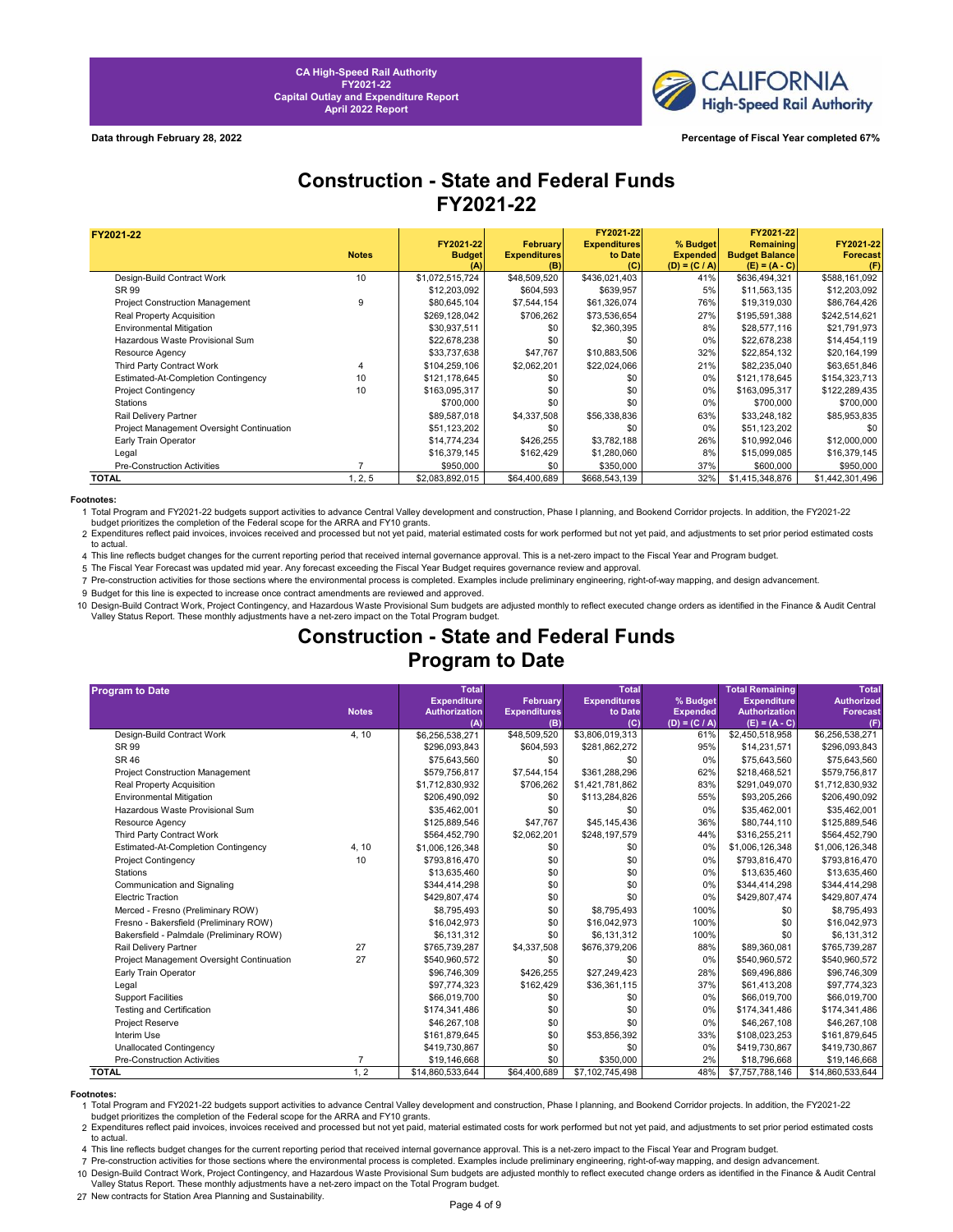

### **Data through February 28, 2022 Percentage of Fiscal Year completed 67%**

# **Bookend Projects FY2021-22**

| FY2021-22                            |              |               |                     | FY2021-22           |                 | FY2021-22             |                 |
|--------------------------------------|--------------|---------------|---------------------|---------------------|-----------------|-----------------------|-----------------|
|                                      |              | FY2021-22     | February            | <b>Expenditures</b> | % Budget        | <b>Remaining</b>      | FY2021-22       |
|                                      | <b>Notes</b> | <b>Budget</b> | <b>Expenditures</b> | to Date             | <b>Expended</b> | <b>Budget Balance</b> | <b>Forecast</b> |
|                                      |              | (A)           | (B)                 | (C)                 | $(D) = (C / A)$ | $(E) = (A - C)$       | (F)             |
| <b>Bookend - North</b>               |              |               |                     |                     |                 |                       |                 |
| PCJPB - Caltrain Electrification     | 9, 11        | \$60,000,000  | \$0                 | \$72,627,924        | 121%            | (\$12,627,924)        | \$115,433,917   |
| PCJPB - Caltrain Electrification     | 12           | \$272.288     | \$0                 | \$0                 | 0%              | \$272,288             | \$272.288       |
| San Mateo Grade Separation           | 12           | \$4,766,822   | \$0                 | \$4,196,116         | 88%             | \$570.706             | \$4,766,822     |
| Bookend - North TOTAL                |              | \$65,039,110  | \$0                 | \$76,824,040        | 118%            | (S11,784,930)         | \$120,473,027   |
| <b>Bookend - South</b>               |              |               |                     |                     |                 |                       |                 |
| Rosecrans/Marquardt Grade Separation | 11           | \$19,000,000  | \$0                 | \$0                 | 0%              | \$19,000,000          | \$9.593.657     |
| Los Angeles Union Station            | 11, 13       | \$0           | \$0                 | \$0                 | $0\%$           | \$0                   | \$0             |
| Bookend - South TOTAL                |              | \$19,000,000  | \$0                 | \$0                 | 0%              | \$19,000,000          | \$9,593,657     |
| <b>TOTAL</b>                         | 2, 5         | \$84,039,110  | \$0                 | \$76,824,040        | 91%             | \$7,215,070           | \$130,066,684   |

### **Footnotes:**

2 Expenditures reflect paid invoices, invoices received and processed but not yet paid, material estimated costs for work performed but not yet paid, and adjustments to set prior period estimated costs to actual.

5 The Fiscal Year Forecast was updated mid year. Any forecast exceeding the Fiscal Year Budget requires governance review and approval.

9 Budget for this line is expected to increase once contract amendments are reviewed and approved.

11 This line is funded with Prop 1A Bookend Bond Funds.

12 This line is funded with Cap and Trade Funds.

13 The Authority is currently working with LA Metro on finalizing the Project Management and Funding Agreement (PMFA).

# **Bookend Projects Program to Date**

| <b>Program to Date</b>               |              | <b>Total</b>         |                     | <b>Total</b>        |                 | Total Remaining      | <b>Total</b>      |
|--------------------------------------|--------------|----------------------|---------------------|---------------------|-----------------|----------------------|-------------------|
|                                      |              | <b>Expenditure</b>   | <b>February</b>     | <b>Expenditures</b> | % Budget        | <b>Expenditure</b>   | <b>Authorized</b> |
|                                      | <b>Notes</b> | <b>Authorization</b> | <b>Expenditures</b> | to Date             | <b>Expended</b> | <b>Authorization</b> | <b>Forecast</b>   |
|                                      |              | (A)                  | (B)                 | (C)                 | $(D) = (C / A)$ | $(E) = (A - C)$      | (F)               |
| Bookend - North                      |              |                      |                     |                     |                 |                      |                   |
| PCJPB - Caltrain Electrification     | 11           | \$600,000,000        | \$0                 | \$312,301,008       | 52%             | \$287,698,992        | \$600,000,000     |
| PCJPB - Caltrain Electrification     | 12           | \$113,943,401        | \$0                 | \$113,669,418       | 99%             | \$273,983            | \$113,943,401     |
| San Mateo Grade Separation           | 12           | \$84,000,000         | \$0                 | \$83.429.293        | 99%             | \$570.707            | \$84,000,000      |
| <b>Bookend - North TOTAL</b>         |              | \$797.943.401        | \$0                 | \$509,399,719       | 64%             | \$288,543,682        | \$797.943.401     |
| <b>Bookend - South</b>               |              |                      |                     |                     |                 |                      |                   |
| Rosecrans/Marquardt Grade Separation | 11           | \$76,665,000         | \$0                 | \$26,504,703        | 35%             | \$50.160.297         | \$76,665,000      |
| Los Angeles Union Station            | 11, 13       | \$423,335,000        | \$0                 | \$0                 | 0%              | \$423,335,000        | \$423,335,000     |
| Bookend - South TOTAL                |              | \$500,000,000        | \$0                 | \$26,504,703        | 5%              | \$473.495.297        | \$500,000,000     |
| <b>TOTAL</b>                         |              | \$1,297,943,401      | \$0                 | \$535.904.422       | 41%             | \$762.038.979        | \$1,297,943,401   |

**Footnotes:** 

2 Expenditures reflect paid invoices, invoices received and processed but not yet paid, material estimated costs for work performed but not yet paid, and adjustments to set prior period estimated costs to actual.

11 This line is funded with Prop 1A Bookend Bond Funds.

12 This line is funded with Cap and Trade Funds.

13 The Authority is currently working with LA Metro on finalizing the Project Management and Funding Agreement (PMFA).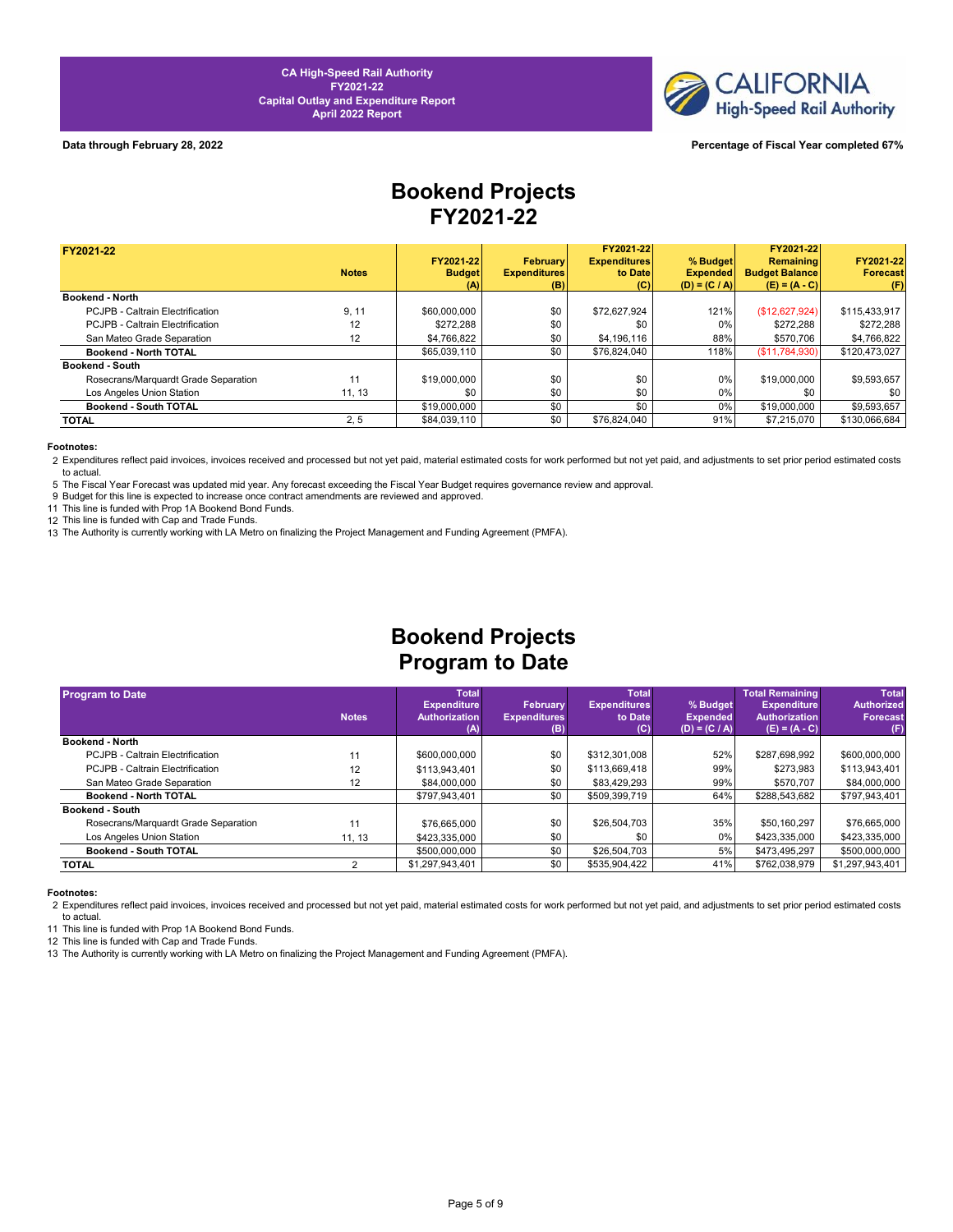

**Data through February 28, 2022 Percentage of Fiscal Year completed 67%**

# **Construction by Construction Package FY2021-22**

| FY2021-22                                   |                  |                  |                     | FY2021-22           |                 | FY2021-22             |                 |
|---------------------------------------------|------------------|------------------|---------------------|---------------------|-----------------|-----------------------|-----------------|
|                                             |                  | FY2021-22        | <b>February</b>     | <b>Expenditures</b> | % Budget        | <b>Remaining</b>      | FY2021-22       |
|                                             | <b>Notes</b>     | <b>Budget</b>    | <b>Expenditures</b> | to Date             | <b>Expended</b> | <b>Budget Balance</b> | <b>Forecast</b> |
|                                             |                  | (A)              | (B)                 | (C)                 | $(D) = (C / A)$ | $(E) = (A - C)$       | (F)             |
| CP <sub>1</sub>                             |                  |                  |                     |                     |                 |                       |                 |
| Design-Build Contract Work                  | 10               | \$506,496,946    | \$21,339,148        | \$226,306,893       | 45%             | \$280,190,053         | \$265,326,159   |
| SR 99                                       |                  | \$12,203,092     | \$604,593           | \$639,957           | 5%              | \$11,563,135          | \$12,203,092    |
| <b>Project Construction Management</b>      | $\boldsymbol{9}$ | \$28,137,308     | \$2,408,784         | \$21,706,984        | 77%             | \$6,430,324           | \$29,362,853    |
| Real Property Acquisition                   |                  | \$97,401,806     | \$450,000           | \$3,987,490         | 4%              | \$93,414,316          | \$75,227,371    |
| <b>Environmental Mitigation</b>             |                  | \$5,441,894      | \$0                 | \$0                 | 0%              | \$5,441,894           | \$5,441,894     |
| Resource Agency                             |                  | \$24,672,091     | \$47,767            | \$9,922,906         | 40%             | \$14,749,185          | \$11,098,652    |
| Third Party Contract Work                   | $\overline{4}$   | \$71,279,834     | \$2,055,464         | \$11,507,467        | 16%             | \$59,772,367          | \$41,742,079    |
| Estimated-At-Completion Contingency         | 4, 10            | \$19,210,210     | \$0                 | \$0                 | 0%              | \$19,210,210          | \$122,352,791   |
| <b>Project Contingency</b>                  | 10               | \$43,106,639     | \$0                 | \$0                 | 0%              | \$43,106,639          | \$32,846,440    |
| CP1 TOTAL                                   |                  | \$807,949,820    | \$26,905,756        | \$274,071,697       | 34%             | \$533,878,123         | \$595,601,331   |
| CP2-3                                       |                  |                  |                     |                     |                 |                       |                 |
| Design-Build Contract Work                  | 10               | \$382,213,585    | \$17,657,378        | \$127,022,562       | 33%             | \$255,191,023         | \$185,286,385   |
| Project Construction Management             | $\boldsymbol{9}$ | \$31,746,603     | \$2,700,000         | \$25,762,811        | 81%             | \$5,983,792           | \$37,996,461    |
| Real Property Acquisition                   |                  | \$131,805,390    | \$204,154           | \$52,703,072        | 40%             | \$79,102,318          | \$131,129,369   |
| <b>Environmental Mitigation</b>             |                  |                  |                     |                     | 15%             |                       |                 |
|                                             |                  | \$16,145,538     | \$0                 | \$2,360,395         |                 | \$13,785,143          | \$7,000,000     |
| Hazardous Waste Provisional Sum             |                  | \$16,448,238     | \$0                 | \$0                 | 0%              | \$16,448,238          | \$8,224,119     |
| Resource Agency                             |                  | \$1,265,290      | \$0                 | \$697               | 0%              | \$1,264,593           | \$1,265,290     |
| Third Party Contract Work                   | $\overline{4}$   | \$19,121,090     | \$6,737             | \$7,402,339         | 39%             | \$11,718,751          | \$15,342,853    |
| Estimated-At-Completion Contingency         | 10               | \$74,018,359     | \$0                 | \$0                 | 0%              | \$74,018,359          | \$16,859,041    |
| Project Contingency                         | 10               | \$29,881,806     | \$0                 | \$0                 | 0%              | \$29,881,806          | \$25,575,611    |
| CP2-3 TOTAL                                 |                  | \$702,645,899    | \$20,568,269        | \$215,251,876       | 31%             | \$487,394,023         | \$428,679,129   |
| CP4                                         |                  |                  |                     |                     |                 |                       |                 |
| Design-Build Contract Work                  | 10               | \$183,805,193    | \$9,512,994         | \$82,691,948        | 45%             | \$101,113,245         | \$137,548,548   |
| Project Construction Management             |                  | \$20,761,193     | \$2,435,370         | \$13,856,279        | 66%             | \$6,904,914           | \$19,405,112    |
| Real Property Acquisition                   |                  | \$39,920,846     | \$52,108            | \$16,846,092        | 42%             | \$23,074,754          | \$36,157,881    |
| <b>Environmental Mitigation</b>             |                  | \$9,350,079      | \$0                 | \$0                 | 0%              | \$9,350,079           | \$9,350,079     |
| Hazardous Waste Provisional Sum             |                  | \$6,230,000      | \$0                 | \$0                 | 0%              | \$6,230,000           | \$6,230,000     |
|                                             |                  |                  |                     |                     |                 |                       |                 |
| Resource Agency                             |                  | \$594,491        | \$0                 | \$0                 | 0%              | \$594,491             | \$594,491       |
| Third Party Contract Work                   | $\overline{4}$   | \$13,858,182     | \$0                 | \$3,114,260         | 22%             | \$10,743,922          | \$6,566,914     |
| SR 46                                       |                  | \$0              | \$0                 | \$0                 | 0%              | \$0                   | \$0             |
| Estimated-At-Completion Contingency         |                  | \$27.950.076     | \$0                 | \$0                 | 0%              | \$27,950,076          | \$15.111.881    |
| Project Contingency                         | 10               | \$90,106,872     | \$0                 | \$0                 | 0%              | \$90,106,872          | \$63,867,384    |
| <b>CP4 TOTAL</b>                            |                  | \$392,576,931    | \$12,000,472        | \$116,508,579       | 30%             | \$276,068,352         | \$294,832,290   |
| CP <sub>5</sub>                             |                  |                  |                     |                     |                 |                       |                 |
| Design-Build Contract Work                  |                  | \$0              | \$0                 | \$0                 | 0%              | \$0                   | \$0             |
| Project Construction Management             |                  | \$0              | \$0                 | \$0                 | 0%              | \$0                   | \$0             |
| <b>Environmental Mitigation</b>             |                  | \$0              | \$0                 | \$0                 | 0%              | \$0                   | \$0             |
| Project Contingency                         |                  | \$0              | \$0                 | \$0                 | 0%              | \$0                   | \$0             |
| <b>CP5 TOTAL</b>                            |                  | \$0              | \$0                 | \$0                 | 0%              | \$0                   | \$0             |
| <b>Central Valley Route-Wide Work</b>       |                  |                  |                     |                     |                 |                       |                 |
| <b>Stations</b>                             |                  | \$700,000        | \$0                 | \$0                 | 0%              | \$700,000             | \$700,000       |
| Project Construction Management             |                  | \$0              | \$0                 | \$0                 | 0%              | \$0                   | \$0             |
| Communication and Signaling                 |                  | \$0              | \$0                 | \$0                 | 0%              | \$0                   | \$0             |
| <b>Electric Traction</b>                    |                  | \$0              | \$0                 | \$0                 | 0%              | \$0                   | \$0             |
|                                             |                  |                  |                     |                     |                 |                       |                 |
| <b>Testing and Certification</b>            |                  | \$0              | \$0                 | \$0                 | 0%              | \$0                   | \$0             |
| Third Party Contract Work                   |                  | \$0              | \$0                 | \$0                 | 0%              | \$0                   | \$0             |
| <b>Project Contingency</b>                  |                  | \$0              | \$0                 | \$0                 | 0%              | \$0                   | \$0             |
| <b>Central Valley Route-Wide Work TOTAL</b> |                  | \$700,000        | \$0                 | \$0                 | 0%              | \$700,000             | \$700,000       |
| System Wide / Extensions / Unallocated      |                  |                  |                     |                     |                 |                       |                 |
| Rail Delivery Partner                       |                  | \$89,587,018     | \$4,337,508         | \$56,338,836        | 63%             | \$33,248,182          | \$85,953,835    |
| Project Management Oversight Continuation   |                  | \$51,123,202     | \$0                 | \$0                 | 0%              | \$51,123,202          | \$0             |
| Early Train Operator                        |                  | \$14,774,234     | \$426,255           | \$3,782,188         | 26%             | \$10,992,046          | \$12,000,000    |
| Legal                                       |                  | \$16,379,145     | \$162,429           | \$1,280,060         | 8%              | \$15,099,085          | \$16,379,145    |
| Resource Agency                             |                  | \$7,205,766      | \$0                 | \$959,903           | 13%             | \$6,245,863           | \$7,205,766     |
| Project Reserve                             |                  | \$0              | \$0                 | \$0                 | 0%              | \$0                   | \$0             |
| Interim Use                                 |                  | \$0              | \$0                 | \$0                 | 0%              | \$0                   | \$0             |
| <b>Unallocated Contingency</b>              |                  |                  | \$0                 |                     | 0%              | \$0                   | \$0             |
| <b>Pre-Construction Activities</b>          | $\overline{7}$   | \$0<br>\$950,000 | \$0                 | \$0<br>\$350,000    | 37%             | \$600,000             | \$950,000       |
| System Wide / Unallocated TOTAL             |                  | \$180,019,365    | \$4,926,192         | \$62,710,987        | 35%             | \$117,308,378         | \$122,488,746   |
| <b>TOTAL</b>                                | 1, 2, 5          |                  |                     |                     | 32%             |                       |                 |
|                                             |                  | \$2,083,892,015  | \$64,400,689        | \$668,543,139       |                 | \$1,415,348,876       | \$1,442,301,496 |

**Footnotes:**<br>1 Total Program and FY2021-22 budgets support activities to advance Central Valley development and construction, Phase I planning, and Bookend Corridor projects. In addition, the FY2021-22 budget prioritizes the completion of the Federal scope for the ARRA and FY10 grants.

2 Expenditures reflect paid invoices, invoices received and processed but not yet paid, material estimated costs for work performed but not yet paid, and adjustments to set prior period estimated costs to actual.

4 This line reflects budget changes for the current reporting period that received internal governance approval. This is a net-zero impact to the Fiscal Year and Program budget.

5 The Fiscal Year Forecast was updated mid year. Any forecast exceeding the Fiscal Year Budget requires governance review and approval.

7 Pre-construction activities for those sections where the environmental process is completed. Examples include preliminary engineering, right-of-way mapping, and design advancement.

9 Budget for this line is expected to increase once contract amendments are reviewed and approved.

10 Design-Build Contract Work, Project Contingency, and Hazardous Waste Provisional Sum budgets are adjusted monthly to reflect executed change orders as identified in the Finance & Audit<br>Central Valley Status Report. Thes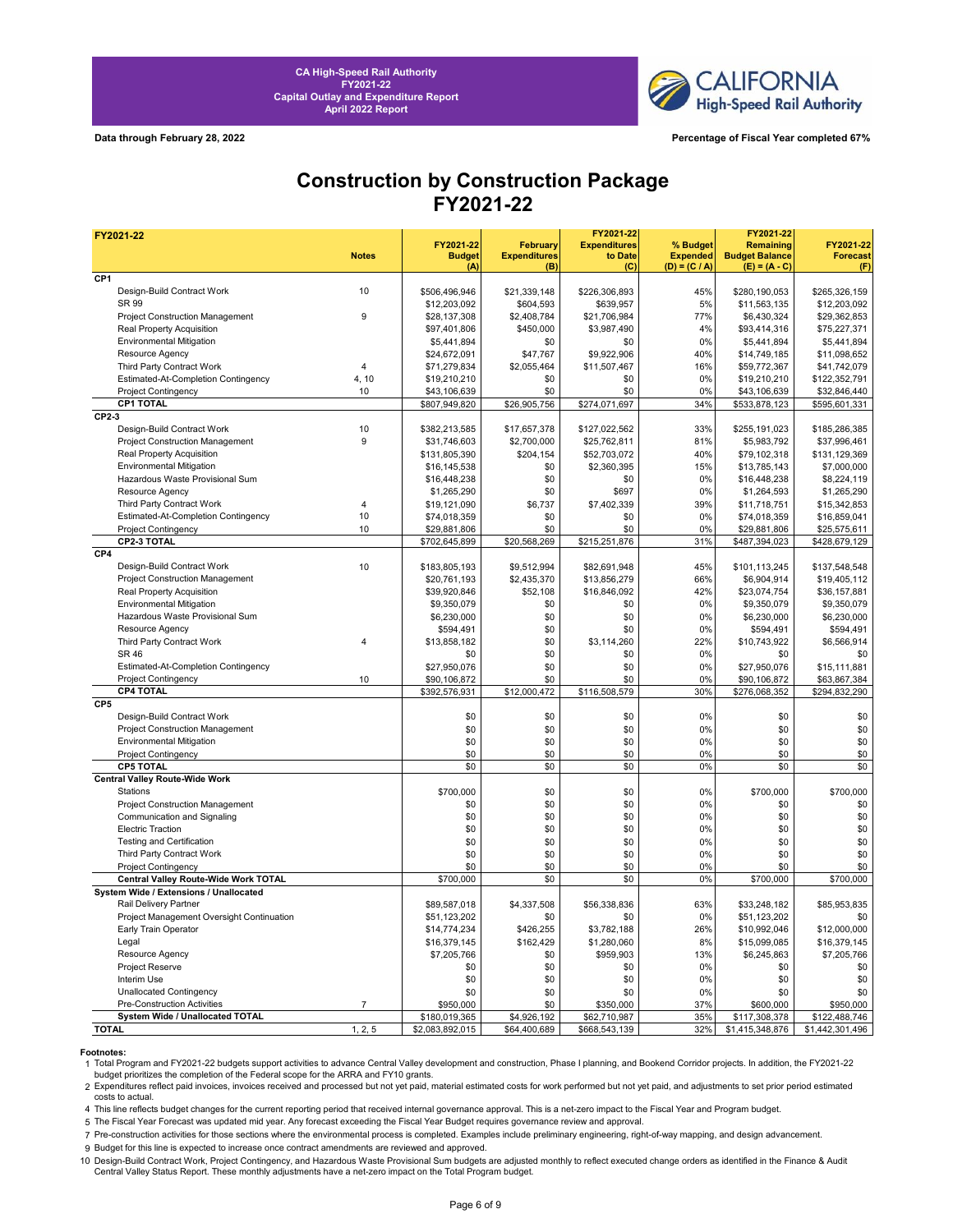

**Data through February 28, 2022 Percentage of Fiscal Year completed 67%**

# **Construction by Construction Package Program to Date**

|                 | <b>Program to Date</b>                                                      |                | <b>Total</b>                               |                                 | <b>Total</b>                   |                             | <b>Total Remaining</b>                     | <b>Total</b>                         |
|-----------------|-----------------------------------------------------------------------------|----------------|--------------------------------------------|---------------------------------|--------------------------------|-----------------------------|--------------------------------------------|--------------------------------------|
|                 |                                                                             | <b>Notes</b>   | <b>Expenditure</b><br><b>Authorization</b> | February<br><b>Expenditures</b> | <b>Expenditures</b><br>to Date | % Budget<br><b>Expended</b> | <b>Expenditure</b><br><b>Authorization</b> | <b>Authorized</b><br><b>Forecast</b> |
|                 |                                                                             |                | (A)                                        | (B)                             | (C)                            | $(D) = (C / A)$             | $(E) = (A - C)$                            | (F)                                  |
| CP1             |                                                                             |                |                                            |                                 |                                |                             |                                            |                                      |
|                 | Design-Build Contract Work                                                  | 4, 10          | \$2,675,615,050                            | \$21,339,148                    | \$1,756,225,709                | 66%                         | \$919,389,341                              | \$2,675,615,050                      |
| SR 99           |                                                                             |                | \$296,093,843                              | \$604,593                       | \$281,862,272                  | 95%                         | \$14,231,571                               | \$296,093,843                        |
|                 | <b>Project Construction Management</b>                                      |                | \$156,513,769                              | \$2,408,784                     | \$125,359,801                  | 80%                         | \$31,153,968                               | \$156,513,769                        |
|                 | Real Property Acquisition                                                   |                | \$896,907,552                              | \$450,000                       | \$768,876,774                  | 86%                         | \$128,030,778                              | \$896,907,552                        |
|                 | <b>Environmental Mitigation</b>                                             |                | \$40,037,064                               | \$0                             | \$31,211,407                   | 78%                         | \$8,825,657                                | \$40,037,064                         |
|                 | Resource Agency                                                             |                | \$56,301,269                               | \$47,767                        | \$37,743,875                   | 67%                         | \$18,557,394                               | \$56,301,269                         |
|                 | Third Party Contract Work                                                   | 4              | \$313,256,663                              | \$2,055,464                     | \$163,577,293                  | 52%                         | \$149,679,370                              | \$313,256,663                        |
|                 | Estimated-At-Completion Contingency                                         | 4, 10          | \$451,016,190                              | \$0                             | \$0                            | 0%                          | \$451,016,190                              | \$451,016,190                        |
|                 | <b>Project Contingency</b>                                                  | 10             | \$247,117,621                              | \$0                             | \$0                            | 0%                          | \$247,117,621                              | \$247,117,621                        |
|                 | CP1 TOTAL                                                                   |                | \$5,132,859,021                            | \$26,905,756                    | \$3,164,857,131                | 62%                         | \$1,968,001,890                            | \$5,132,859,021                      |
| CP2-3           |                                                                             |                |                                            |                                 |                                |                             |                                            |                                      |
|                 | Design-Build Contract Work                                                  | 10             | \$2,228,127,604                            | \$17,657,378                    | \$1,508,032,121                | 68%                         | \$720,095,483                              | \$2,228,127,604                      |
|                 | Project Construction Management                                             |                | \$158,999,789                              | \$2,700,000                     | \$153,015,996                  | 96%                         | \$5,983,793                                | \$158,999,789                        |
|                 | <b>Real Property Acquisition</b>                                            |                | \$596,591,987                              | \$204,154                       | \$470,579,024                  | 79%                         | \$126,012,963                              | \$596,591,987                        |
|                 | <b>Environmental Mitigation</b>                                             |                | \$69,728,307                               | \$0                             | \$55,824,402                   | 80%                         | \$13,903,905                               | \$69,728,307                         |
|                 | Hazardous Waste Provisional Sum                                             |                | \$29,232,001                               | \$0                             | \$0                            | 0%                          | \$29,232,001                               | \$29,232,001                         |
|                 | Resource Agency                                                             |                | \$2,313,924                                | \$0                             | \$6,004                        | 0%                          | \$2,307,920                                | \$2,313,924                          |
|                 | Third Party Contract Work                                                   | 4              | \$100,577,300                              | \$6,737                         | \$68,088,839                   | 68%                         | \$32,488,461                               | \$100,577,300                        |
|                 | Estimated-At-Completion Contingency                                         | 10             | \$523,947,788                              | \$0                             | \$0                            | 0%                          | \$523,947,788                              | \$523,947,788                        |
|                 | <b>Project Contingency</b>                                                  | 10             | \$126,743,729                              | \$0                             | \$0                            | 0%                          | \$126,743,729                              | \$126,743,729                        |
|                 | CP2-3 TOTAL                                                                 |                | \$3,836,262,429                            | \$20,568,269                    | \$2,255,546,386                | 59%                         | \$1,580,716,043                            | \$3,836,262,429                      |
| CP4             |                                                                             |                |                                            |                                 |                                |                             |                                            |                                      |
|                 | Design-Build Contract Work                                                  | 10             | \$685,480,610                              | \$9,512,994                     | \$541,761,483                  | 79%                         | \$143,719,127                              | \$685,480,610                        |
|                 | <b>Project Construction Management</b>                                      |                | \$89,817,413                               | \$2,435,370                     | \$82,912,499                   | 92%                         | \$6,904,914                                | \$89,817,413                         |
|                 | Real Property Acquisition                                                   |                | \$219,331,393                              | \$52,108                        | \$182,326,064                  | 83%                         | \$37,005,329                               | \$219,331,393                        |
|                 | <b>Environmental Mitigation</b>                                             |                | \$43,048,870                               | \$0                             | \$26,249,017                   | 61%                         | \$16,799,853                               | \$43,048,870                         |
|                 | Hazardous Waste Provisional Sum                                             |                | \$6,230,000                                | \$0                             | \$0                            | 0%                          | \$6,230,000                                | \$6,230,000                          |
|                 | Resource Agency                                                             |                | \$922,217                                  | \$0                             | \$104,304                      | 11%                         | \$817,913                                  | \$922,217                            |
|                 | Third Party Contract Work                                                   | 4              | \$34,702,160                               | \$0                             | \$16,531,447                   | 48%                         | \$18,170,713                               | \$34,702,160                         |
| <b>SR 46</b>    |                                                                             |                | \$75,643,560                               | \$0                             | \$0                            | 0%                          | \$75,643,560                               | \$75,643,560                         |
|                 | Estimated-At-Completion Contingency                                         |                | \$31,162,370                               | \$0                             | \$0                            | 0%                          | \$31,162,370                               | \$31,162,370                         |
|                 | <b>Project Contingency</b>                                                  | 10             | \$97,592,396                               | \$0                             | \$0                            | 0%                          | \$97,592,396                               | \$97,592,396                         |
|                 | <b>CP4 TOTAL</b>                                                            |                | \$1,283,930,988                            | \$12,000,472                    | \$849,884,814                  | 66%                         | \$434,046,174                              | \$1,283,930,988                      |
| CP <sub>5</sub> |                                                                             |                |                                            |                                 |                                |                             |                                            |                                      |
|                 | Design-Build Contract Work                                                  |                | \$667,315,007                              | \$0                             | \$0                            | 0%                          | \$667,315,007                              | \$667,315,007                        |
|                 | <b>Project Construction Management</b>                                      |                | \$147,114,943                              | \$0                             | \$0                            | 0%                          | \$147,114,943                              | \$147,114,943                        |
|                 | Environmental Mitigation                                                    |                | \$53,675,851                               | \$0                             | \$0                            | 0%                          | \$53,675,851                               | \$53,675,851                         |
|                 | <b>Project Contingency</b>                                                  |                | \$224,257,608                              | \$0                             | \$0                            | 0%                          | \$224,257,608                              | \$224,257,608                        |
|                 | <b>CP5 TOTAL</b>                                                            |                | \$1,092,363,409                            | \$0                             | \$0                            | 0%                          | \$1,092,363,409                            | \$1,092,363,409                      |
|                 | <b>Central Valley Route-Wide Work</b>                                       |                |                                            |                                 |                                |                             |                                            |                                      |
|                 | Stations                                                                    |                | \$13,635,460                               | \$0                             | \$0                            | 0%                          | \$13,635,460                               | \$13,635,460                         |
|                 | Project Construction Management                                             |                | \$27,310,903                               | \$0                             | \$0                            | 0%                          | \$27,310,903                               | \$27,310,903                         |
|                 | Communication and Signaling                                                 |                | \$344,414,298                              | \$0                             | \$0                            | 0%                          | \$344,414,298                              | \$344,414,298                        |
|                 | <b>Electric Traction</b><br>Testing and Certification                       |                | \$429,807,474                              | \$0                             | \$0                            | 0%                          | \$429,807,474                              | \$429,807,474                        |
|                 |                                                                             |                | \$174,341,486                              | \$0                             | \$0                            | 0%                          | \$174,341,486                              | \$174,341,486                        |
|                 | Third Party Contract Work                                                   |                | \$115,916,667                              | \$0                             | \$0                            | 0%                          | \$115,916,667                              | \$115,916,667                        |
|                 | <b>Project Contingency</b>                                                  |                | \$98,105,116                               | \$0                             | \$0<br>\$0                     | 0%<br>0%                    | \$98,105,116                               | \$98,105,116                         |
|                 | Central Valley Route-Wide Work TOTAL                                        |                | \$1,203,531,404                            | \$0                             |                                |                             | \$1,203,531,404                            | \$1,203,531,404                      |
|                 | System Wide / Extensions / Unallocated<br>Merced - Fresno (Preliminary ROW) |                | \$8,795,493                                | \$0                             | \$8,795,493                    | 100%                        |                                            | \$8,795,493                          |
|                 | Fresno - Bakersfield (Preliminary ROW)                                      |                |                                            | \$0                             |                                | 100%                        | \$0<br>\$0                                 |                                      |
|                 |                                                                             |                | \$16,042,973                               |                                 | \$16,042,973                   |                             |                                            | \$16,042,973                         |
|                 | Bakersfield - Palmdale (Preliminary ROW)                                    |                | \$6,131,312                                | \$0                             | \$6,131,312                    | 100%                        | \$0                                        | \$6,131,312                          |
|                 | Rail Delivery Partner                                                       |                | \$765,739,287                              | \$4,337,508                     | \$676,379,206                  | 88%                         | \$89,360,081                               | \$765,739,287                        |
|                 | Project Management Oversight Continuation<br>Early Train Operator           |                | \$540,960,572                              | \$0                             | \$0                            | 0%                          | \$540,960,572                              | \$540,960,572<br>\$96,746,309        |
|                 |                                                                             |                | \$96,746,309                               | \$426,255                       | \$27,249,423                   | 28%                         | \$69,496,886                               |                                      |
| Legal           | Resource Agency                                                             |                | \$97,774,323                               | \$162,429                       | \$36,361,115                   | 37%                         | \$61,413,208                               | \$97,774,323<br>\$66,352,136         |
|                 | <b>Support Facilities</b>                                                   |                | \$66,352,136<br>\$66,019,700               | \$0                             | \$7,291,253                    | 11%                         | \$59,060,883                               |                                      |
|                 |                                                                             |                |                                            | \$0                             | \$0<br>\$0                     | 0%                          | \$66,019,700                               | \$66,019,700                         |
|                 | Project Reserve<br>Interim Use                                              |                | \$46,267,108                               | \$0                             |                                | 0%                          | \$46,267,108                               | \$46,267,108<br>\$161,879,645        |
|                 |                                                                             |                | \$161,879,645<br>\$419,730,867             | \$0<br>\$0                      | \$53,856,392<br>\$0            | 33%<br>0%                   | \$108,023,253                              | \$419,730,867                        |
|                 | <b>Unallocated Contingency</b><br>Pre-Construction Activities               | $\overline{7}$ | \$19,146,668                               | \$0                             | \$350,000                      | 2%                          | \$419,730,867<br>\$18,796,668              | \$19,146,668                         |
|                 | <b>System Wide / Unallocated TOTAL</b>                                      |                | \$2,311,586,393                            | \$4,926,192                     | \$832,457,167                  | 36%                         | \$1,479,129,226                            | \$2,311,586,393                      |
| <b>TOTAL</b>    |                                                                             | 1, 2           | \$14,860,533,644                           | \$64,400,689                    | \$7,102,745,498                | 48%                         | \$7,757,788,146                            | \$14,860,533,644                     |

**Footnotes:**<br>1 Total Program and FY2021-22 budgets support activities to advance Central Valley development and construction, Phase I planning, and Bookend Corridor projects. In addition, the FY2021-22 budget<br>prioritizes t

2 Expenditures reflect paid invoices, invoices received and processed but not yet paid, material estimated costs for work performed but not yet paid, and adjustments to set prior period estimated costs to actual.

4 This line reflects budget changes for the current reporting period that received internal governance approval. This is a net-zero impact to the Fiscal Year and Program budget.

7 Pre-construction activities for those sections where the environmental process is completed. Examples include preliminary engineering, right-of-way mapping, and design advancement.

10 Design-Build Contract Work, Project Contingency, and Hazardous Waste Provisional Sum budgets are adjusted monthly to reflect executed change orders as identified in the Finance & Audit Central Valley Status Report. Thes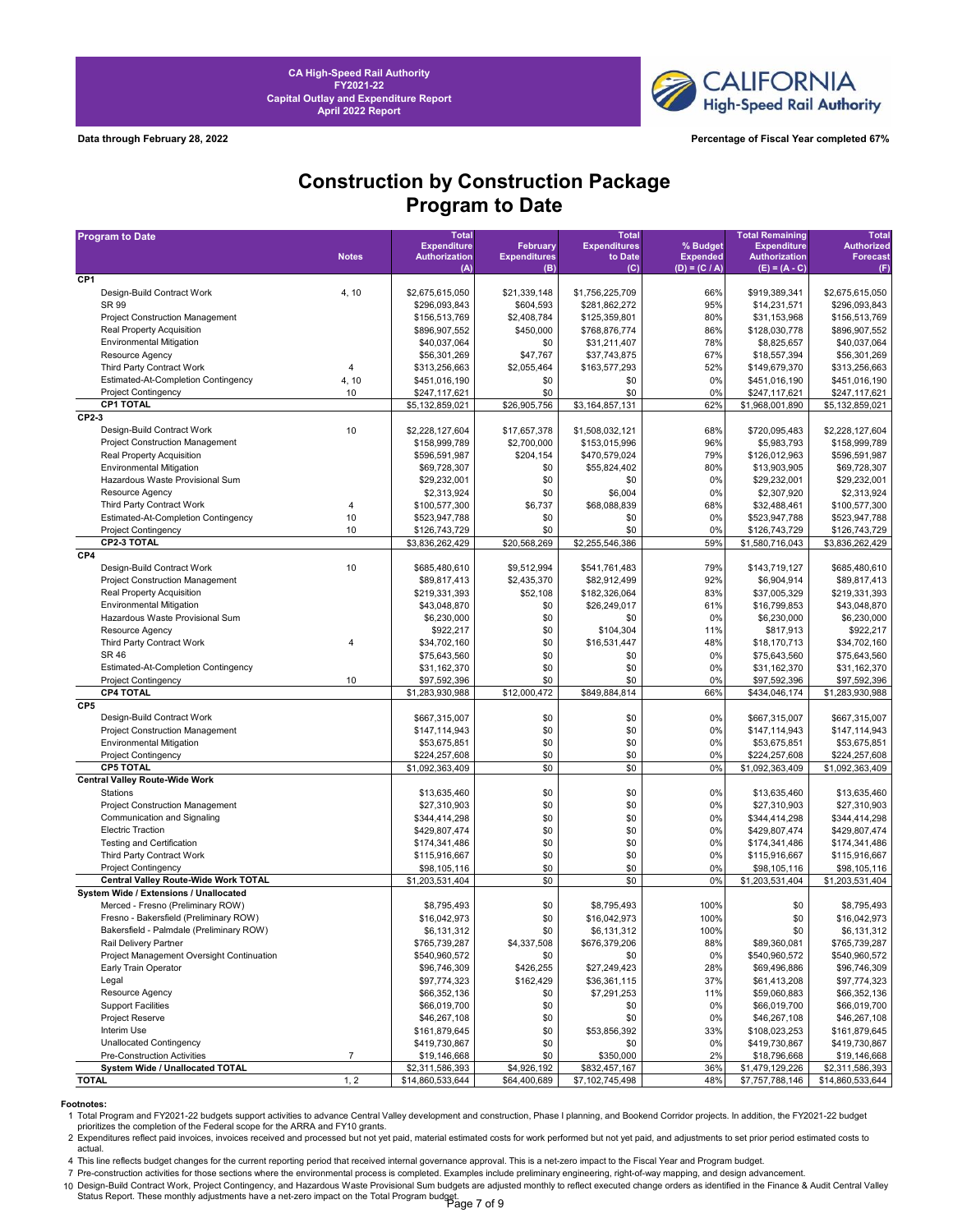



**Data through February 28, 2022 Percentage of Fiscal Year completed 67%**

# **Central Valley Segment Program to Date**

| <b>Program to Date</b>                                                     |              | <b>Total</b>                     |                             | Total                            | <b>Total Remaining</b>           |
|----------------------------------------------------------------------------|--------------|----------------------------------|-----------------------------|----------------------------------|----------------------------------|
|                                                                            |              | <b>Expenditure</b>               | February                    | <b>Expenditures</b>              | <b>Expenditure</b>               |
|                                                                            | <b>Notes</b> | <b>Authorization</b>             | <b>Expenditures</b>         | to Date                          | <b>Authorization</b>             |
| CP <sub>1</sub>                                                            |              | (A)                              | (B)                         | (C)                              | $(D) = (A - C)$                  |
| Design-Build Contract Work                                                 | 4, 10        | \$2,675,615,050                  | \$21,339,148                | \$1,756,225,709                  | \$919,389,341                    |
| <b>SR 99</b>                                                               |              | \$296,093,843                    | \$604,593                   | \$281,862,272                    | \$14,231,571                     |
| <b>Project Construction Management</b>                                     |              |                                  | \$2,408,784                 | \$125,359,801                    | \$31,153,968                     |
| Real Property Acquisition                                                  |              | \$156,513,769                    | \$450,000                   |                                  | \$128,030,778                    |
|                                                                            |              | \$896,907,552                    |                             | \$768,876,774                    |                                  |
| <b>Environmental Mitigation</b>                                            |              | \$40,037,064                     | \$0                         | \$31,211,407                     | \$8,825,657                      |
| Resource Agency<br>Third Party Contract Work                               | 4            | \$56,301,269                     | \$47,767                    | \$37,743,875                     | \$18,557,394                     |
| <b>Estimated-At-Completion Contingency</b>                                 | 4, 10        | \$313,256,663                    | \$2,055,464                 | \$163,577,293                    | \$149,679,370                    |
| <b>Project Contingency</b>                                                 | 10           | \$451,016,190                    | \$0                         | \$0                              | \$451,016,190                    |
| <b>CP1 TOTAL</b>                                                           |              | \$247,117,621<br>\$5,132,859,021 | \$0<br>\$26,905,756         | \$0<br>\$3,164,857,131           | \$247,117,621<br>\$1,968,001,890 |
| CP2-3                                                                      |              |                                  |                             |                                  |                                  |
| Design-Build Contract Work                                                 | 10           |                                  |                             |                                  |                                  |
| <b>Project Construction Management</b>                                     |              | \$2,228,127,604                  | \$17,657,378<br>\$2,700,000 | \$1,508,032,121<br>\$153,015,996 | \$720,095,483<br>\$5.983.793     |
| Real Property Acquisition                                                  |              | \$158,999,789<br>\$596,591,987   | \$204,154                   | \$470,579,024                    | \$126,012,963                    |
|                                                                            |              |                                  |                             |                                  |                                  |
| <b>Environmental Mitigation</b><br>Hazardous Waste Provisional Sum         |              | \$69,728,307                     | \$0<br>\$0                  | \$55,824,402                     | \$13,903,905                     |
|                                                                            |              | \$29,232,001                     |                             | \$0                              | \$29,232,001                     |
| Resource Agency                                                            |              | \$2,313,924                      | \$0                         | \$6,004                          | \$2,307,920                      |
| Third Party Contract Work                                                  | 4<br>10      | \$100,577,300                    | \$6,737                     | \$68,088,839                     | \$32,488,461                     |
| <b>Estimated-At-Completion Contingency</b>                                 |              | \$523,947,788                    | \$0                         | \$0                              | \$523,947,788                    |
| <b>Project Contingency</b>                                                 | 10           | \$126,743,729                    | \$0                         | \$0                              | \$126,743,729                    |
| <b>CP2-3 TOTAL</b>                                                         |              | \$3,836,262,429                  | \$20,568,269                | \$2,255,546,386                  | \$1,580,716,043                  |
| CP4<br>Design-Build Contract Work                                          | 10           |                                  |                             |                                  |                                  |
|                                                                            |              | \$685,480,610<br>\$89.817.413    | \$9,512,994                 | \$541,761,483                    | \$143,719,127                    |
| <b>Project Construction Management</b><br><b>Real Property Acquisition</b> |              |                                  | \$2,435,370                 | \$82,912,499<br>\$182.326.064    | \$6,904,914<br>\$37,005,329      |
|                                                                            |              | \$219,331,393                    | \$52,108                    |                                  |                                  |
| <b>Environmental Mitigation</b>                                            |              | \$43,048,870                     | \$0                         | \$26,249,017                     | \$16,799,853                     |
| Hazardous Waste Provisional Sum                                            |              | \$6,230,000                      | \$0                         | \$0                              | \$6,230,000                      |
| Resource Agency                                                            |              | \$922,217                        | \$0                         | \$104.304                        | \$817,913                        |
| Third Party Contract Work<br><b>SR 46</b>                                  | 4            | \$34,702,160                     | \$0                         | \$16,531,447                     | \$18,170,713                     |
|                                                                            |              | \$75,643,560                     | \$0                         | \$0                              | \$75,643,560                     |
| <b>Estimated-At-Completion Contingency</b>                                 |              | \$31,162,370                     | \$0<br>\$0                  | \$0<br>\$0                       | \$31,162,370                     |
| <b>Project Contingency</b><br><b>CP4 TOTAL</b>                             | 10           | \$97,592,396                     | \$12,000,472                | \$849,884,814                    | \$97,592,396                     |
| CP <sub>5</sub>                                                            |              | \$1,283,930,988                  |                             |                                  | \$434,046,174                    |
| Design-Build Contract Work                                                 |              | \$667,315,007                    |                             |                                  |                                  |
| <b>Project Construction Management</b>                                     |              | \$147,114,943                    | \$0<br>\$0                  | \$0<br>\$0                       | \$667,315,007                    |
| <b>Environmental Mitigation</b>                                            |              |                                  | \$0                         | \$0                              | \$147,114,943                    |
| <b>Project Contingency</b>                                                 |              | \$53,675,851<br>\$224,257,608    | \$0                         | \$0                              | \$53,675,851                     |
| <b>CP5 TOTAL</b>                                                           |              |                                  | \$0                         | \$0                              | \$224,257,608                    |
| <b>Central Valley Route-Wide Work</b>                                      |              | \$1,092,363,409                  |                             |                                  | \$1,092,363,409                  |
| Stations                                                                   |              | \$13,635,460                     | \$0                         | \$0                              | \$13,635,460                     |
| <b>Project Construction Management</b>                                     |              | \$27.310.903                     | \$0                         | \$0                              | \$27,310,903                     |
| Communication and Signaling                                                |              | \$344,414,298                    | \$0                         | \$0                              | \$344,414,298                    |
| <b>Electric Traction</b>                                                   |              | \$429,807,474                    | \$0                         | \$0                              | \$429,807,474                    |
| <b>Testing and Certification</b>                                           |              | \$174,341,486                    | \$0                         | \$0                              | \$174,341,486                    |
| Third Party Contract Work                                                  |              |                                  |                             |                                  | \$115,916,667                    |
| <b>Project Contingency</b>                                                 |              | \$115,916,667<br>\$98,105,116    | \$0<br>\$0                  | \$0<br>\$0                       | \$98,105,116                     |
| Central Valley Route-Wide Work TOTAL                                       |              | \$1,203,531,404                  | \$0                         | \$0                              | \$1,203,531,404                  |
| <b>Project Wide</b>                                                        |              |                                  |                             |                                  |                                  |
| Merced - Fresno                                                            |              | \$34,224,247                     | \$0                         | \$34,224,247                     | \$0                              |
| Fresno - Bakersfield                                                       |              | \$167,369,487                    | \$0                         | \$167,369,487                    | \$0                              |
| Rail Delivery Partner                                                      |              | \$670,245,871                    | \$4,628,721                 | \$614,577,610                    | \$55,668,261                     |
| <b>Station Area Planning</b>                                               |              | \$1,894,811                      | \$0                         | \$1,894,811                      | \$0                              |
| Early Train Operator                                                       |              | \$98,317,999                     | \$426,255                   | \$28,821,114                     | \$69,496,885                     |
| Resource Agency                                                            |              | \$180,423,079                    | \$54,268                    | \$122,913,896                    | \$57,509,183                     |
| <b>Support Facilities</b>                                                  |              | \$66,019,700                     | \$0                         | \$0                              | \$66,019,700                     |
| Legal                                                                      |              | \$106,942,006                    | \$82,839                    | \$47,326,287                     | \$59,615,719                     |
| Project Wide TOTAL                                                         |              | \$1,325,437,200                  | \$5,192,083                 | \$1,017,127,452                  | \$308,309,748                    |
| <b>TOTAL</b>                                                               | 1, 2         | \$13,874,384,451                 | \$64,666,580                | \$7,287,415,783                  | \$6,586,968,668                  |
|                                                                            |              |                                  |                             |                                  |                                  |

**Footnotes:**<br>1 Total Program and FY2021-22 budgets support activities to advance Central Valley development and construction, Phase I planning, and Bookend Corridor projects. In addition, the FY2021-22 budget prioritizes the completion of the Federal scope for the ARRA and FY10 grants.

2 Expenditures reflect paid invoices, invoices received and processed but not yet paid, material estimated costs for work performed but not yet paid, and adjustments to set prior period estimated costs to actual.

4 This line reflects budget changes for the current reporting period that received internal governance approval. This is a net-zero impact to the Fiscal Year and Program budget.

10 Design-Build Contract Work, Project Contingency, and Hazardous Waste Provisional Sum budgets are adjusted monthly to reflect executed change orders as identified in the Finance & Audit Central<br>Valley Status Report. Thes